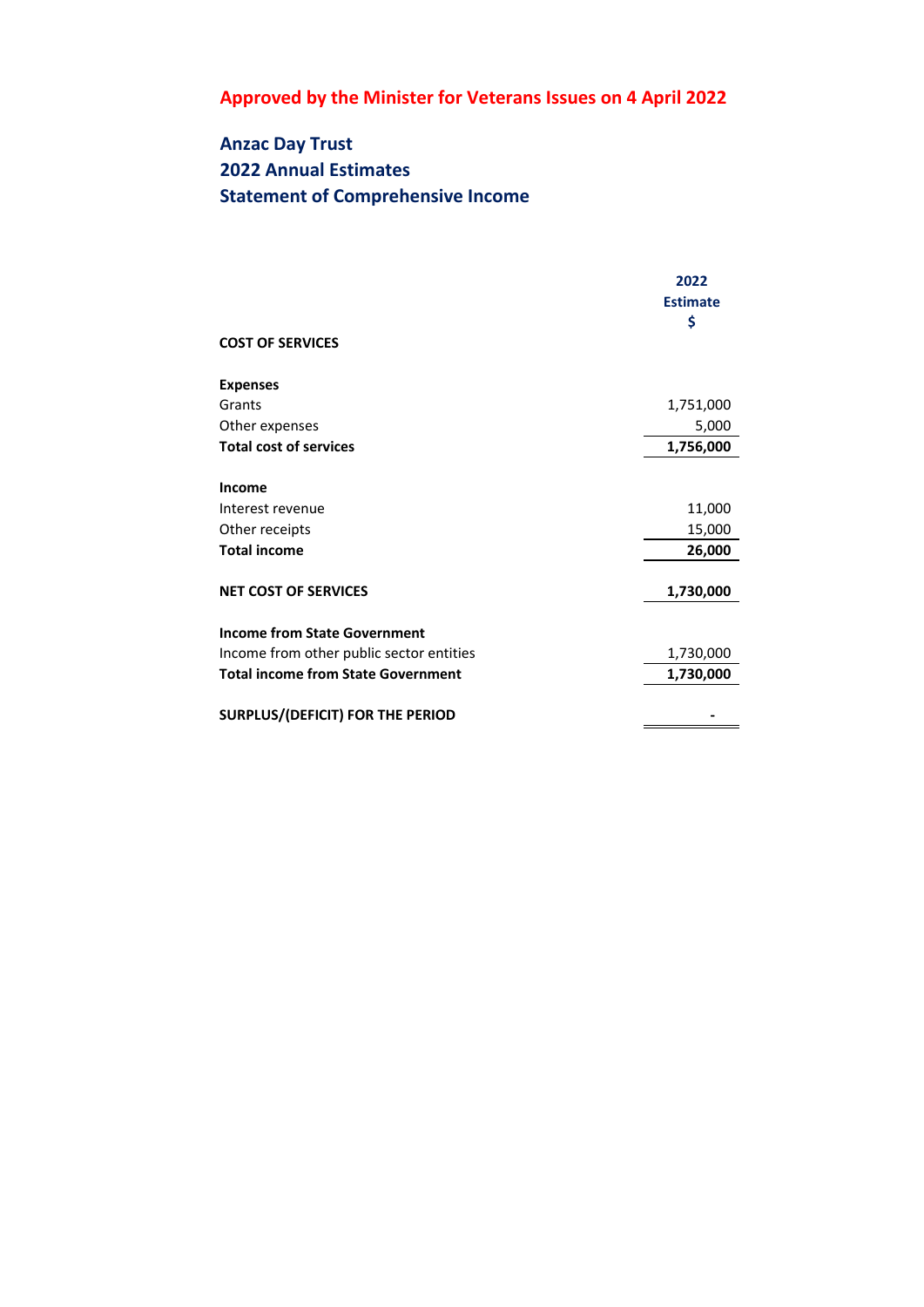## **Anzac Day Trust 2022 Annual Estimates Statement of Financial Position**

|                            | 2022            |
|----------------------------|-----------------|
|                            | <b>Estimate</b> |
|                            | \$              |
| <b>ASSETS</b>              |                 |
| <b>Current Assets</b>      |                 |
| Cash and cash equivalents  | 827,775         |
| Receivables                | 1,218           |
| <b>TOTAL ASSETS</b>        | 828,993         |
| <b>LIABILITIES</b>         |                 |
| <b>Current Liabilities</b> |                 |
| Payables                   |                 |
| <b>TOTAL LIABILITIES</b>   |                 |
| <b>NET ASSETS</b>          | 828,993         |
| <b>EQUITY</b>              |                 |
| Accumulated surplus        | 828,993         |
| <b>TOTAL EQUITY</b>        | 828,993         |